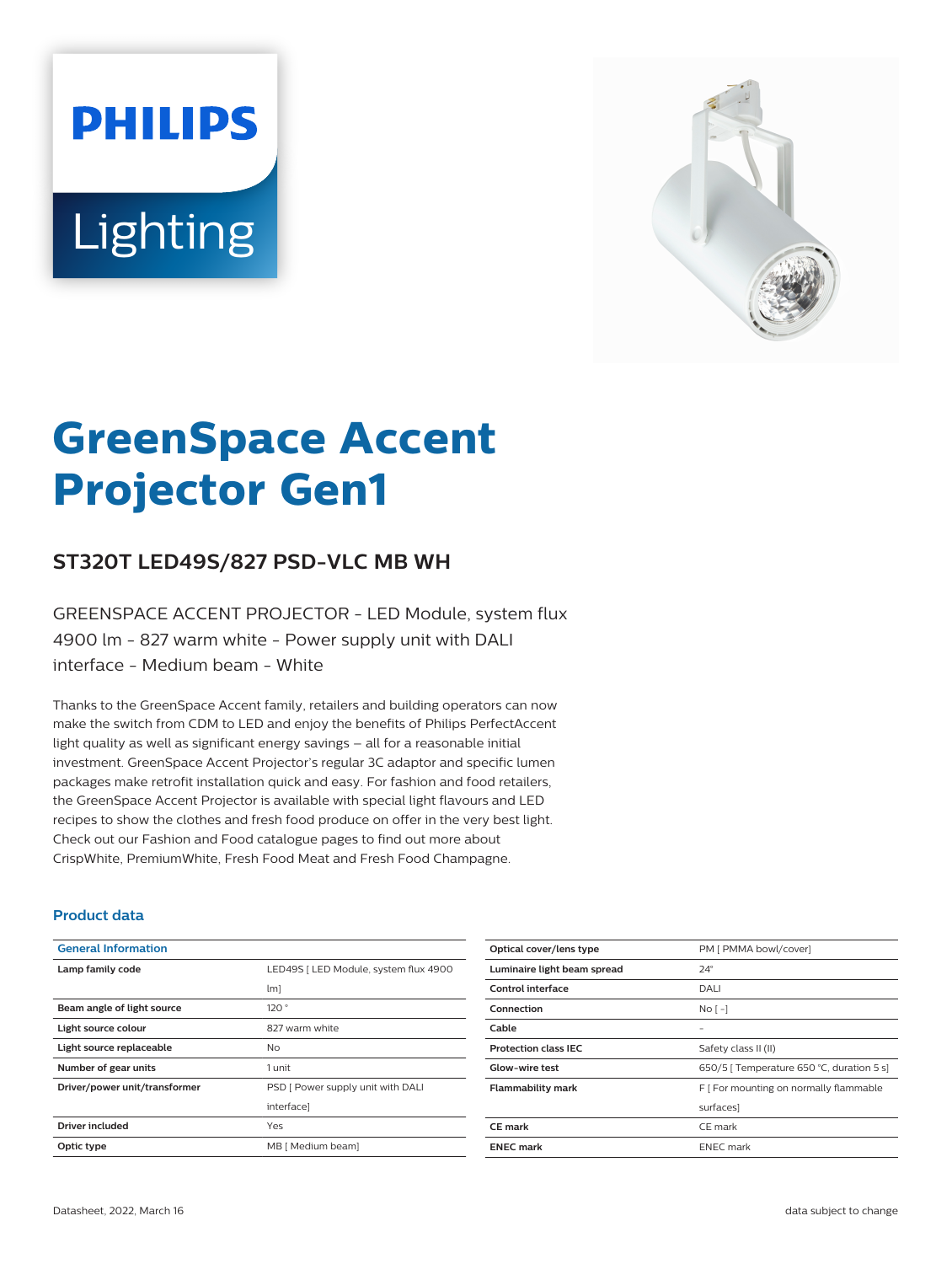## **GreenSpace Accent Projector Gen1**

| <b>UL</b> mark                          |                                         |
|-----------------------------------------|-----------------------------------------|
| <b>Warranty period</b>                  | 5 years                                 |
| Constant light output                   | No                                      |
| Number of products on MCB (16 A type B) | 20                                      |
| <b>EU RoHS compliant</b>                | Yes                                     |
| <b>Product family code</b>              | ST320T   GREENSPACE ACCENT              |
|                                         | PROJECTOR]                              |
| Unified glare rating CEN                | Not applicable                          |
|                                         |                                         |
| <b>Operating and Electrical</b>         |                                         |
| <b>Input Voltage</b>                    | 220-240 V                               |
| Input frequency                         | 50 to 60 Hz                             |
| Inrush current                          | 24.9 A                                  |
| Inrush time                             | 0.186 ms                                |
| Power factor (min.)                     | 0.9                                     |
|                                         |                                         |
| <b>Controls and Dimming</b>             |                                         |
| <b>Dimmable</b>                         | Yes                                     |
|                                         |                                         |
| <b>Mechanical and Housing</b>           |                                         |
| <b>Housing material</b>                 | Aluminum                                |
| <b>Reflector material</b>               | Polycarbonate aluminum coated           |
| Optic material                          | Polycarbonate                           |
| Optical cover/lens material             | Polymethyl methacrylate                 |
| <b>Fixation material</b>                | Polyamide                               |
| Optical cover/lens finish               | Clear                                   |
| <b>Overall length</b>                   | 182 mm                                  |
| Overall width                           | 114 mm                                  |
| Overall height                          | 193 mm                                  |
| <b>Overall diameter</b>                 | $114$ mm                                |
| Colour                                  | White                                   |
| Dimensions (height x width x depth)     | 193 x 114 x 182 mm (7.6 x 4.5 x 7.2 in) |
|                                         |                                         |

| Mech. impact protection code                 | IK02 [ 0.2 J standard]          |  |
|----------------------------------------------|---------------------------------|--|
|                                              |                                 |  |
| <b>Initial Performance (IEC Compliant)</b>   |                                 |  |
| Initial luminous flux (system flux)          | 4750 lm                         |  |
| <b>Luminous flux tolerance</b>               | $+/-10%$                        |  |
| Initial LED luminaire efficacy               | 118.75 lm/W                     |  |
| Init. Corr. Colour Temperature               | 2700 K                          |  |
| Init. Colour rendering index                 | 280                             |  |
| Initial chromaticity                         | (0.45, 0.41) SDCM<3             |  |
| Initial input power                          | 40 W                            |  |
| Power consumption tolerance                  | $+/-10%$                        |  |
|                                              |                                 |  |
| <b>Over Time Performance (IEC Compliant)</b> |                                 |  |
| Control gear failure rate at median useful   | 5%                              |  |
| life 50,000 h                                |                                 |  |
| Lumen maintenance at median useful life*     | L80                             |  |
| 50,000 h                                     |                                 |  |
|                                              |                                 |  |
| <b>Application Conditions</b>                |                                 |  |
| Ambient temperature range                    | +10 to +40 °C                   |  |
| Performance ambient temperature Tq           | 25 °C                           |  |
| Suitable for random switching                | Yes                             |  |
|                                              |                                 |  |
| <b>Product Data</b>                          |                                 |  |
| Full product code                            | 871869940336200                 |  |
| Order product name                           | ST320T LED49S/827 PSD-VLC MB WH |  |
| EAN/UPC - product                            | 8718699403362                   |  |
| Order code                                   | 40336200                        |  |
| SAP numerator - quantity per pack            | 1                               |  |
| Numerator - packs per outer box              | 1                               |  |
| <b>SAP material</b>                          | 910500465413                    |  |
| SAP net weight (piece)                       | 0.980 kg                        |  |
|                                              |                                 |  |

#### **Approval and Application**

**Ingress protection code** IP20 [ Finger-protected]



#### **Dimensional drawing**



**ST320T LED49S/827 PSD-VLC MB WH**